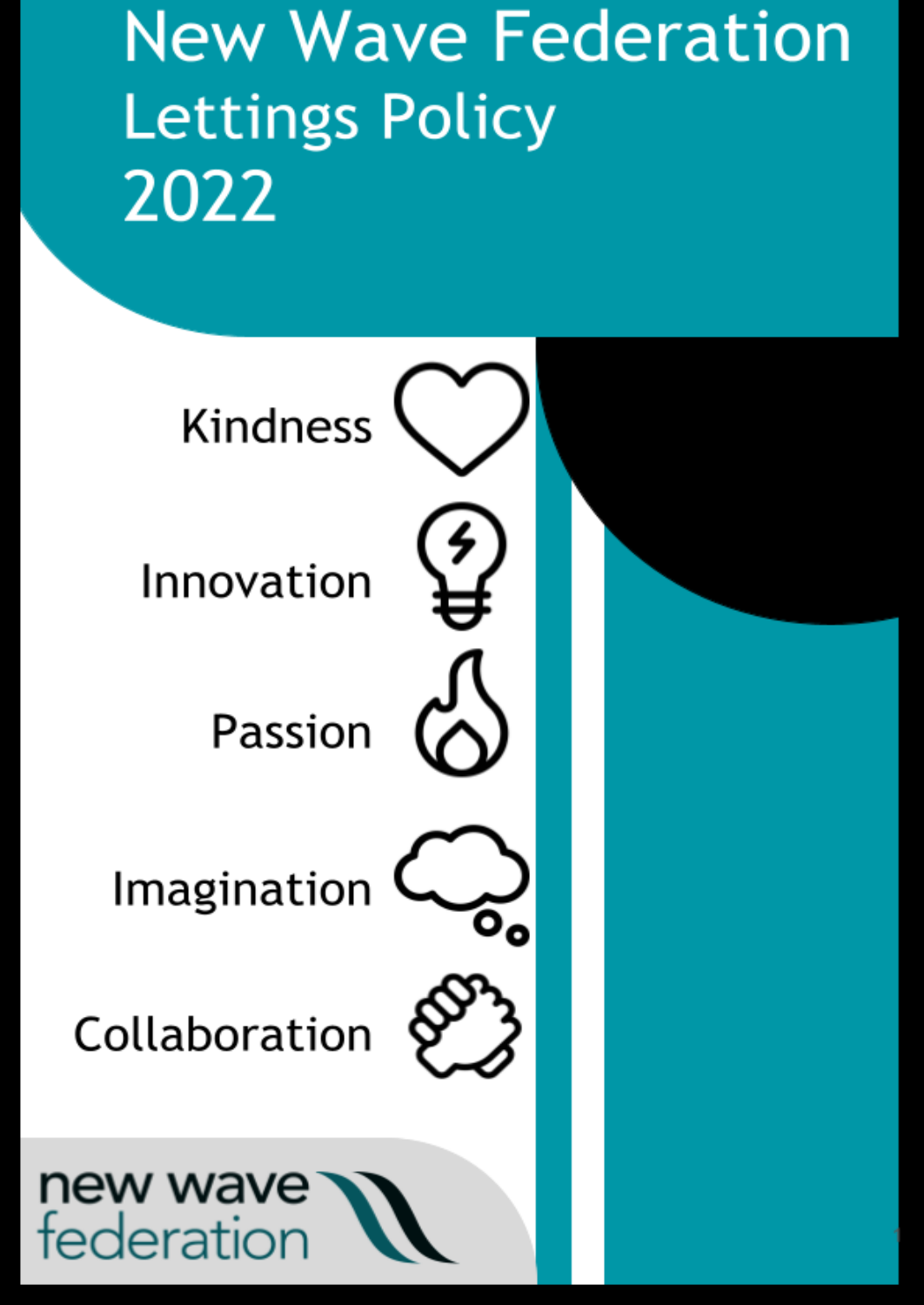# *1 INTRODUCTION*

- 1.1 The Governing Board have full responsibility for the use of school premises during the school day and outside normal school hours. This includes the letting of School premises to outside bodies and the control of all income and expenditure associated with such activities.
- 1.2 The Governing Board positively welcomes the contribution that well run voluntary groups which organise community based activities are able to make and encourages such ventures through the use of lettings.

# *2 AIMS & OBJCTIVES*

- 2.1 The letting of the premises shall not detract from the primary objective of the School as an educational establishment. Although providing a vital link with the community and other organisations, the letting shall be organised so that there is no disruption to the delivery of the curricula and at no cost to the pupils of the school or their education.
- 2.2 The Governing Board's policy is to encourage the use of school premises i.e. buildings, playing fields and other grounds such as car park by the pupils, parents, the community and organisations ranging from sports clubs to senior citizens' clubs and local businesses.
- 2.3 The income received from the letting of the premises will be used to assist the Governing Board to enhance and enrich the education and working environment of the pupils at the school.

# *3 EQUAL OPPORTUNITIES*

- 3.1 The Governing Board consider the School to be a vital resource for the community. Individuals and groups who wish to make appropriate use of the school's premises are able to do so wherever this is reasonably possible.
- 3.2 The Governing Board positively encourages individuals or groups who wish to make reasonable use of the school premises, regardless of their race, gender, disability, sexuality or religion.
- 3.3 Applications will not be considered from applications for letting from people under 21 years of age.
- 3.4 The hirer will accept responsibility for being on the premises, being in charge of the premises let and for ensuring that all conditions of the letting agreement are observed, particularly those relating to management and supervision of the premises.

# *4 CATEGORIES OF USER*

### *(a) Statutory User*

Where statute provides that the school is required to be used or may not be used, those statutory provisions take precedence over all other uses. Statutory use is defined as follows:

*Use of premises for polling stations or political meetings when a local or parliamentary election has been declared; official meetings of the parish or parochial council; any other statutory purpose. Infrequent use of the school premises required by statute will be accommodated by the Governing Board at a rate to recover costs.*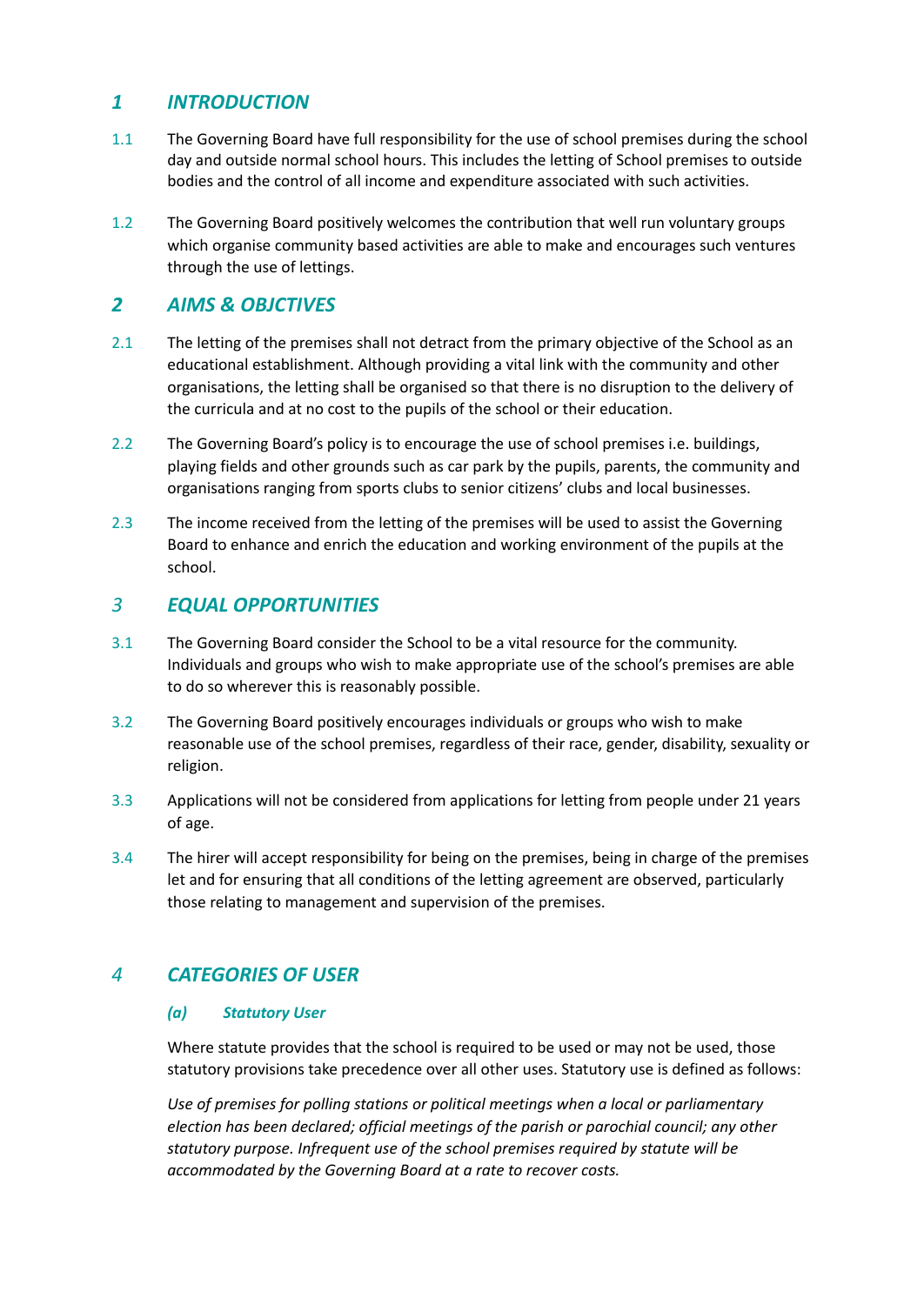#### *(b) Designated Users*

The Governing Board reserves the right to set charges at cost recovery and not at a level that would deter such user. Within this category, priority booking shall be given for extended use as follows:

- (i) Within the school: the school's own activity for example, Governor, staff or Parents' Association meetings
- (ii) Curriculum activities, fundraising activities for School Funds;
- (iii) Extended School activities: for example extra curricula activities and clubs, community education or training events, approved childcare activities, non-profit making sport and interest courses, clubs and post 16 education programmes.

#### *(c) Private Users*

Those that are not defined as statutory or designated users are defined by the Governing Board as private users.

#### *CONDITIONS FOR THE LETTING OF SCHOOL PREMISES*

The Governing Board have adopted conditions for the letting of school premises, the details of which are annexed to this Policy. Confirmed lettings must meet with the federations Health and Safety Policy and COVID Risk Assessment.

The Policy and the conditions for the letting of school premises will be sent to all enquirers and be posted on the school's intranet and website.

### *5 GUIDELINES ON CHARGING*

#### **The Governing Board sets charges for lettings on the following guidelines:**

- 5.1 The Policy is to set charges to bring additional income to the school taking account of Best Value, including elements such as insurance cover, heating and lighting, cleaning, staff overtime, fair wear and tear and any items, subject to VAT.
- 5.2 Details of the charges are annexed to this Policy.
- 5.3 Decisions to waiver or reduce lettings fees are delegated to the Executive Headteacher.
- 5.4 The Governing Board will review the charges for letting annually and reserve the right to review the charges at any time.
- 5.5 The Governing Board will give a minimum of 30 day notice of any increase in charges for letting.

### *6 ADMINISTRATION OF THE CONDITIONS*

- 6.1 While full responsibility for all lettings is with the Governing Board, the day to day management and administration is undertaken by the Headteacher and/or Business Manager.
- 6.2 The Governing Board reserves the right to withhold permission to let any part of the school (although the right to make this decision may be delegated to the Headteacher and/or the Business Manager). In the case of dispute the Governing Board's decision is final.
- 6.3 The Governing Board reserves the right to refuse to let the premises to any group or individual for purposes that are inconsistent with the ethos of the school.
- 6.4 Application forms are available from the school and they should be submitted to the Business Manager at least two weeks before the first day of the proposed letting. In the case of block bookings, four week notice should be given. The person signing the Hire of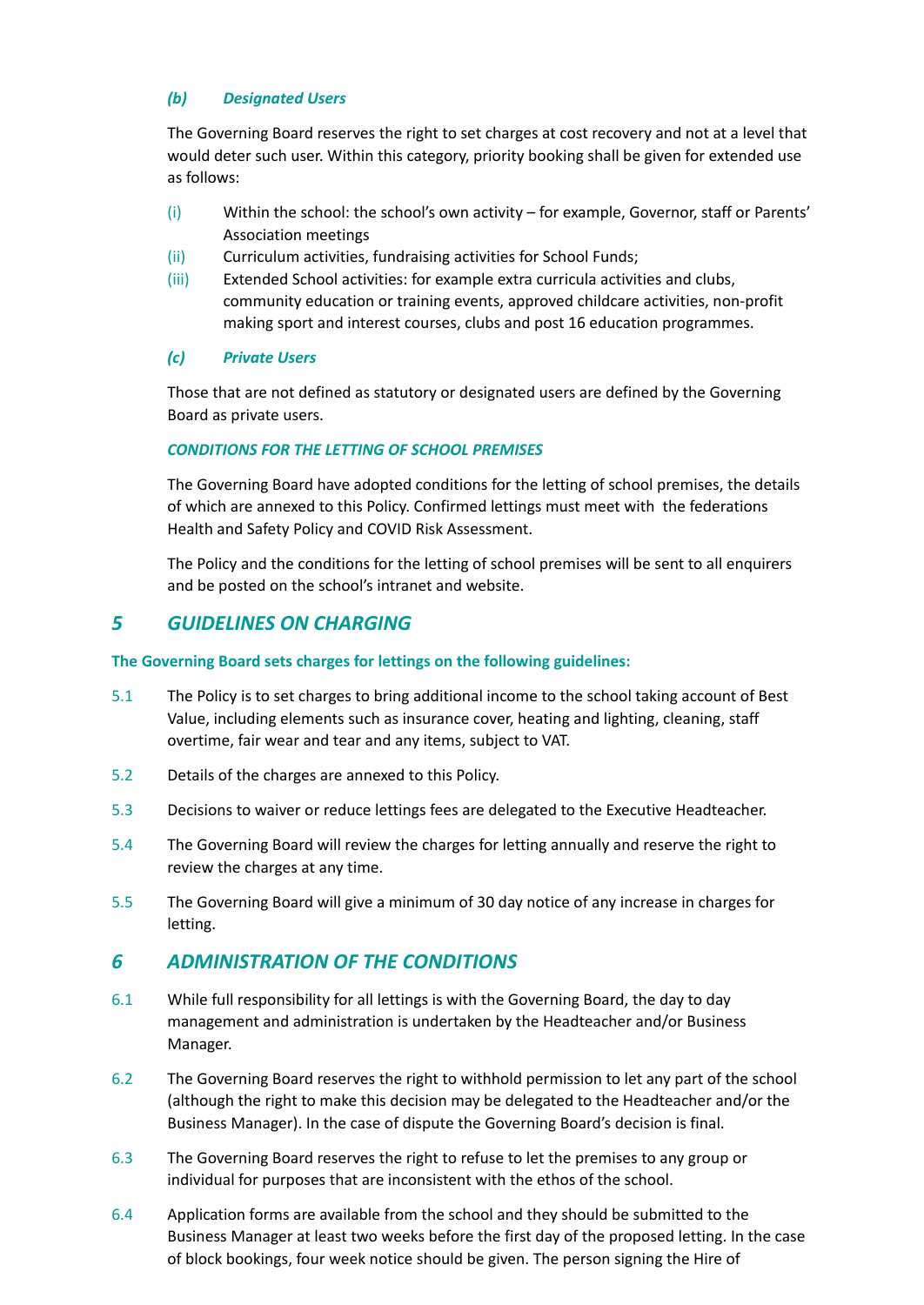Accommodation Application Form will be considered the 'Hirer'. The Hirer will be required to return all completed copies of paperwork to the school before a booking can be accepted. The booking acceptance will be confirmed by Business Manager.

- a) All applications will be considered on their merits, taking into consideration the suitability of the activity. The Governing Board reserves the right to:
	- Refuse applications without giving a reason
	- Have a representative present at any function
	- Terminate any activity not properly conducted
- b) Letting fees are reviewed annually by the Governing Board. When the letting has been confirmed, payment must be made to the school/Centre, prior to the use of the premises. In the case of a regular booking, payment will be required at the end of each term.

# *TERMS AND CONDITIONS OF HIRE OF SCHOOL PREMISES*

- 1 The Hirer must be over 21 years of age and shall be the person by whom the application form for the hiring is signed. Such person shall be responsible for the payment of the fees payable in respect of the hiring and for the observance and performance in all respects of the conditions and stipulations contained in the hire agreement. Where a promoting organisation is named in the application, that organisation shall also be considered the Hirer and shall be jointly and severally liable hereunder with the signatory.
- 2 The hire fee shall be paid in full upon signing the Hire Agreement together with any returnable deposit required by the Governing Board.
- 3 The Governing Board shall determine in advance the duration of the hire period.
- 4 The Governing Board reserves the right to refuse any application. The right is reserved to cancel any hiring, without notice, where the Governing Board considers it necessary for any cause outside their control. The Governing Board reserves the right to cancel this Hire Agreement at any time where the Hirer is in breach of the terms of this Agreement and no compensation shall be payable to any person in consequence of cancellation. In such event, the Governing Board shall not incur any liability to the Hirer, other than for the return of any fee or the appropriate part of any fee paid in respect of the hiring.
- 5 Hirers will be allowed to cancel or postpone such bookings. Refunds or fees payable are at the discretion of the Governing Board.
- 6 There shall be no variation to the conditions of hire without the express consent of the Governing Board.
- 7 The Hirer is responsible for everyone who is on the school's premises for the activities they are organising and, generally, for everyone who comes on to the parts of the school's premises which are under the Hirer's control at the stated times. The Hirer is responsible for ensuring that they comply with all the terms of the hire agreement. No notices or placards shall be affixed to, lean upon or be suspended from any part of the school premises. No bolts, nails, tacks, screws, pins or other similar objects shall be driven into any of the walls, floors, ceilings, furniture or fittings. The Hirer shall ensure that no persons using the permitted area wear shoes with stiletto heels or other footwear which may in the opinion of the Governing Board be damaging to the floor surfaces of the hired area. No alterations or additions to any electrical installations either permanent or temporary on the hired premises may be made without the written consent of the Governing Board. Electrical apparatus must be switched off after use and plugs removed from sockets.
- 8 The Hirer/Hirers shall during the hiring be responsible for: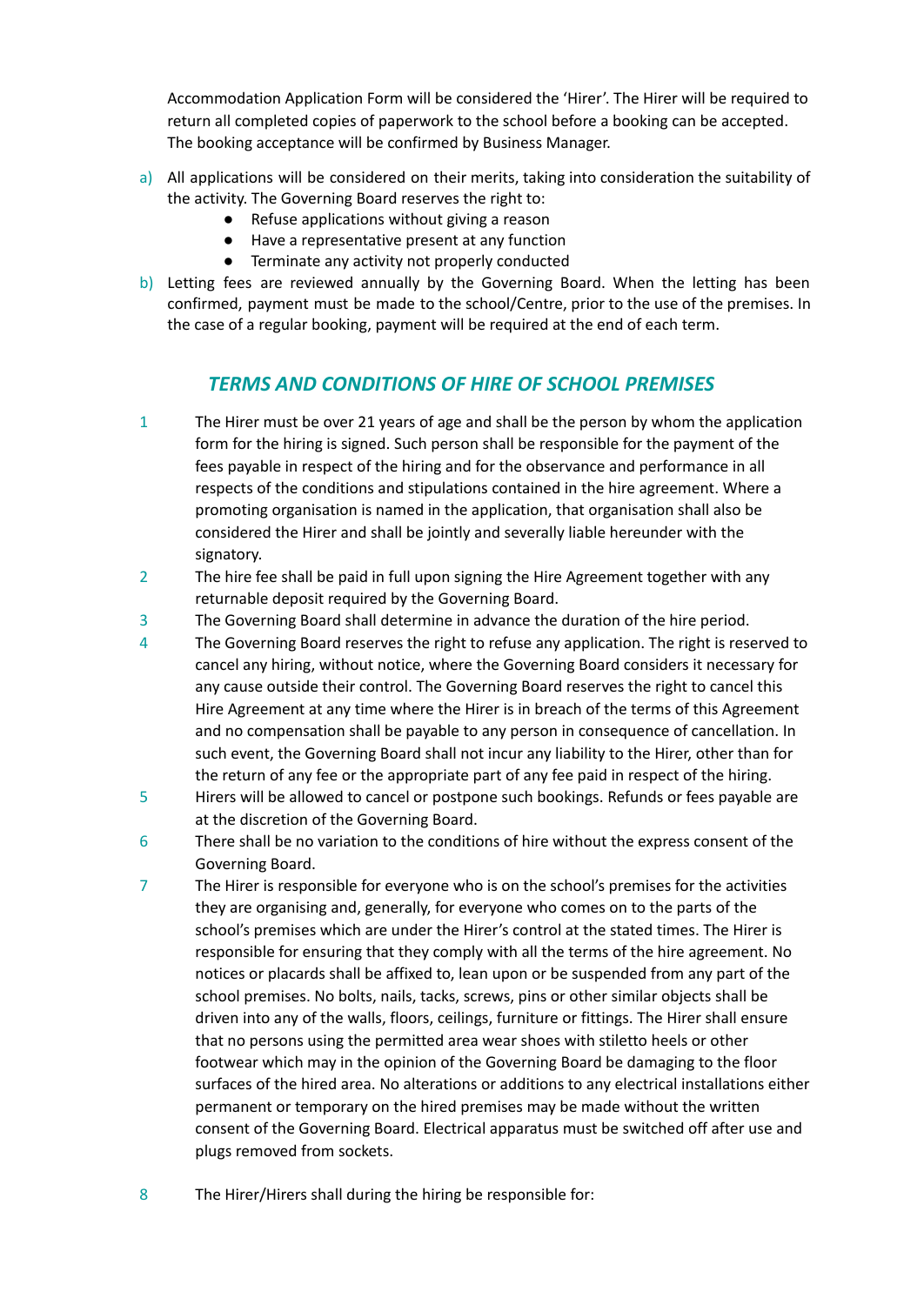- (a) Taking all measurers necessary to ensure that the permitted number of persons using the hired premises is not exceeded;
- (b) The efficient supervision of the hired premises and for the orderly use thereof including the observance of the Governing Board policy on smoking on school premises;
- (c) Ensuring that all doors giving egress from the hired premises are kept unfastened and unobstructed and that no obstruction is placed or allowed to remain in any corridor giving access to the hired premises;
- (d) Ensuring that all proper safety measures are taken for the protection of the users of the premises and equipment including adequate adult supervision where young people are concerned;
- (e) Familiarising themselves and the users of the premises with the fire alarm positions, the locations of the fire-fighting equipment and the establishment's exit routes;
- (f) Ascertaining the location of the nearest emergency telephone;
- (g) The provision of a suitable first aid kit;
- (h) The administration of first aid;

The Hirer shall at the end of the hiring be responsible for:

- (a) Ensuring that the hired premises are vacated promptly and quietly;
- (b) Ensuring that the hired premises are left in a safe and secure condition and in a clean and tidy state.

Failure to comply with these conditions may lead to additional charges. The Hirer shall not permit or suffer any damage to be done to the hired premises or any furniture or equipment therein and shall make good to the satisfaction of the Governing Board and pay for any damage thereof (including accidental damage) caused by any act or neglect by himself, his agents or any person on the hired premises by reason of the use thereof by the Hirer.

- 9 The Hirer shall immediately inform the Headteacher of the school, of any emergency, accident or serious incident that occurs on the school premises. The Hirer will complete and lodge with the school an accident report form, a copy of which is attached herewith.
- 10 Intoxicating liquor shall not be brought into nor consumed on school premises without the prior consent of the Governing Board. Where such consent is given the Hirer must comply with the Licensing Laws and provide evidence of such to the Governing Board.
- 11 There shall be no smoking on the school premises or the school grounds.
- 12 The promoters of entertainment and functions to which the public are admitted, for payment, shall be responsible for completing to the satisfaction of the Governing Board, all formalities in connection with the use of the premises for that purpose. Where the Chief Fire Officer or Licensing Authority require additional facilities for the purpose of a letting (such as "Exit" sign and emergency lighting) which are not already installed, it shall be the responsibility of the Hirer to provide such facilities of an approved type and method of installation. Payment for admission shall be deemed to include admission by tickets or programmes or by any other method by which the making of a payment entitles a person to admission. No entertainment or function to which the public are admitted shall be allowed unless the premises are licensed for the purpose under the bye-laws of the Local Authority in whose area the premises are situated and all necessary regulations against fire are complied with. The Hirer shall be responsible during the function or entertainment for which the premises are hired for ensuring:
	- All safety requirements and recommendations of any licensing authority are complied with;
	- Any limitation on the number of persons admitted imposed by any licensing authority or the Governing Board are complied with;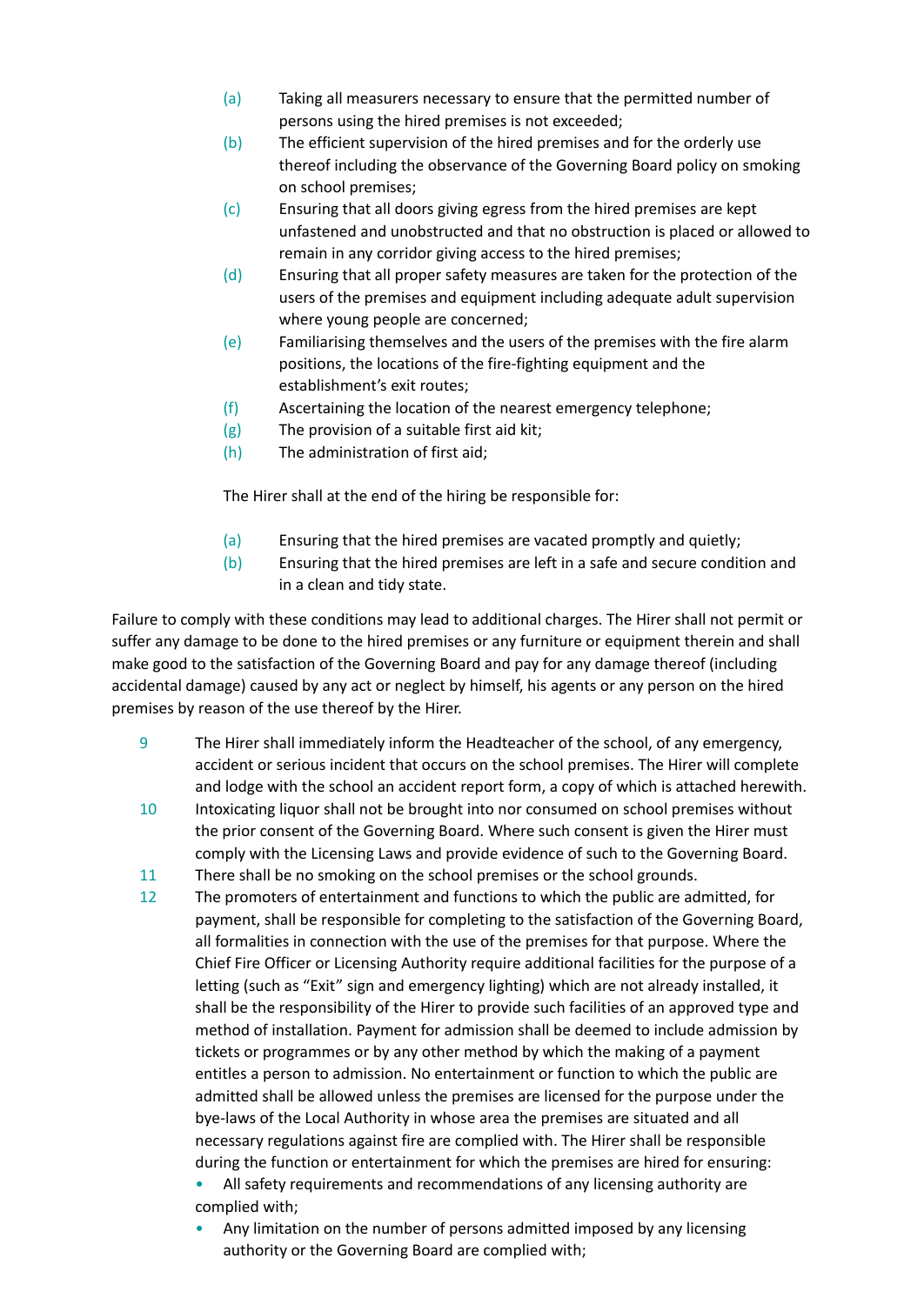• Suitably qualified persons are employed to be responsible for the supervision of the premises and the conduct of those attending so as to avoid personal danger, and damage to the premises.

- 13 No copyright work shall be performed without the licence of the owner of the copyright and the payment of any appropriate fees. The Hirer shall comply with all the provisions of the Copyright, Designs and Patents Act. If the Hirer shall fail to do so any permission previously granted by the Governing Board to use the school premises shall be immediately cancelled and the Governing Board shall have the right to recover fees, charges or any other payments referred to in this Hire Agreement. The Hirer shall indemnify the Governing Board from and against all actions, proceedings, costs, claims or demands whatsoever, arising out of the performance of copyright works on school premises. The Hirer shall, immediately after any performance or function at which music has been performed or songs sung, complete, sign and return to the Performing Right Society a Performing Right Society Limited form obtainable from the Performing Right Society. If it is proposed to play a copyright record or tape in public, application for a licence so to do must be made to Phonographic Performance Ltd. Evidence that the necessary licences have been obtained must be supplied to the school by one month before the letting.
- 14 No betting, gaming or gambling is allowed except in accordance with the conditions eg. charitable bazaar, sale of work, fete, dance or sporting event of the Betting, Gaming, Lotteries and Amusement (NI) Order as amended by the Betting and Lotteries (NI) Order when gaming is carried on at an entertainment promoted for raising money to be applied for purposes other than private gain.
- 15 The hire area does not include the use of any equipment except where specifically agreed and subject to any fees deemed appropriate by the Governing Board. School furniture (other than chairs for use in halls) shall not be moved except by arrangement. The Hirer must do everything reasonable to avoid loss, damage or breakage to the school's property whilst the school's premises are under the Hirer's control. Any loss, damage or breakage must be reported as soon as practicable to the Headteacher. The Governing Board will be entitled to charge the Hirer for any such loss, damage or breakage on terms to be approved by the school.
- 16 The Hirer will be required to indemnify the Governing Board against any liability at law in respect of any accident involving death or bodily injury to any person or damage to or loss of any property real or personal and happening consequent upon or in connection with the use of the premises unless due to the negligence/default of the Governing Board, their servants or agents.
- 17 The parking of vehicles on the school's property shall be permitted in approved areas only on condition that persons bringing such vehicles on to the premises do so at their own risk and that they accept responsibility for any damage to the school's/centre's property or injury to any person whether connected with the establishment or not, caused by such vehicles or their presence on the school's premises.
- 18 Any hiring of a playing field may be cancelled without notice if weather conditions or the state of the ground make it likely that unreasonable damage may result from use. Suitable footwear must be worn.
- 19 Except in so far as the Unfair Contract Terms Act (or any statutory modification or re-enactment of it) otherwise requires, neither the Governing Board will be responsible or liable in any way whatsoever to any person whatsoever (and whether or not there shall be any negligence by its servants or agents) in respect of:
	- (a) Any damage or loss of any property brought on to or left upon the hired premises either by the Hirer or by any other person;
	- (b) Any loss or injury which may be incurred by or done by or happen to the Hirer or any person relating to the premises by reason of the use thereof by the Hirer;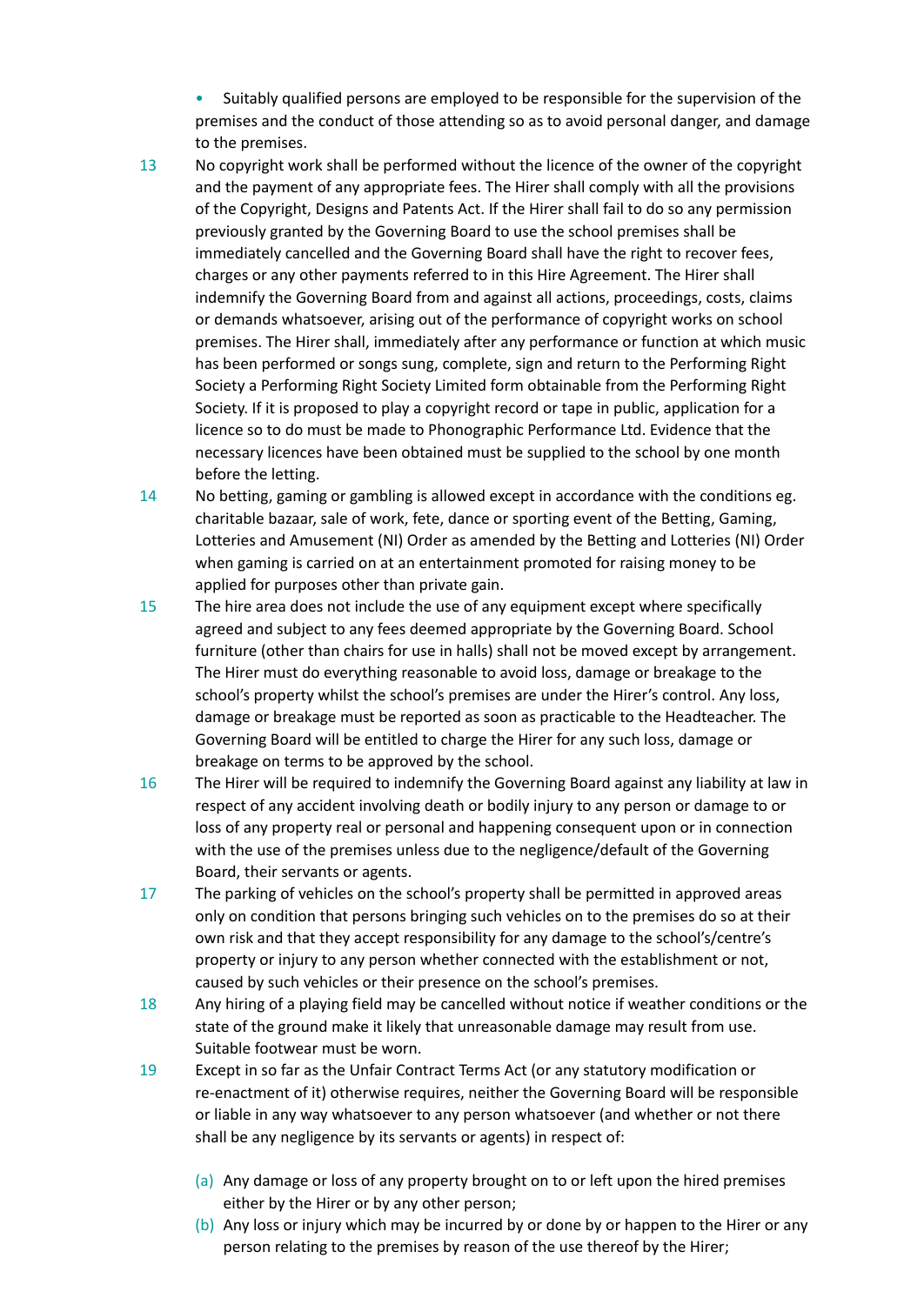- (c) Any loss to breakdown or machinery, failure of electrical supply, fire, flood or government restriction which may cause the hiring to be interrupted or cancelled; and the Hirer shall be responsible for and shall indemnify the Governing Board, its servants and agents against all claims, demands, actions and costs arising from the Hirer's use of the hired premises or from any loss, damage or injury suffered by any person arising in any manner whatsoever out of the use of the hired premises by the Hirer.
- 20 The Hirer shall comply with such additional conditions as the Governing Board may require in writing, to be observed for a particular letting. It is understood and agreed that the Governing Board do not, either expressly or by implication, warrant the premises to be fit or suitable for any sporting, recreational or other purpose for which the Hirer intends to use them but rely entirely on the skill, knowledge and expertise of the Hirer in choosing so to use them and require the Hirer to discontinue that use immediately upon it becoming reasonably foreseeable that by reason of their condition a participant in or spectator to that sport, recreation or other activity, or any other person is in danger of suffering injury, loss or damage.
- 21 The Hirer and his agents shall during the hiring and during such other times as they or any of them shall be on the hired premises for the purpose of the hiring comply with all reasonable requirements of the caretaker of the hired premises. The Hirer shall not sublet the hired premises or any part thereof and in the event of this conditions being breached or any threat thereof then the hiring will stand cancelled, the charges forfeited and the Hirer and sub-hirer excluded from the hired premises.
- 22 Any notice or necessary action required in respect of this hiring may be undertaken by the Chairman of the Governing Board or his nominated representative. The right of entry to the hired premises at any time during the hiring is reserved for authorised officers and employees of the Governing Board, the Chairman of the Governing Board and the Headteacher of the school or a person authorised by them. Where the hire of the facilities is for a block period this shall be for no more than nine months for any period of hire and all periods of hire shall automatically determine on the 30th June in each and every year.

| Signed:                   |  |  |  |
|---------------------------|--|--|--|
| <b>Chair of Governors</b> |  |  |  |

Signed: **Executive Headteacher**

| <b>Policy reviewed</b>                                          | 24th January 2022        |
|-----------------------------------------------------------------|--------------------------|
| <b>Adopted by New Wave</b><br><b>Federation Governing Board</b> | <b>28th March 2022</b>   |
| <b>Review date</b>                                              | <b>24th January 2024</b> |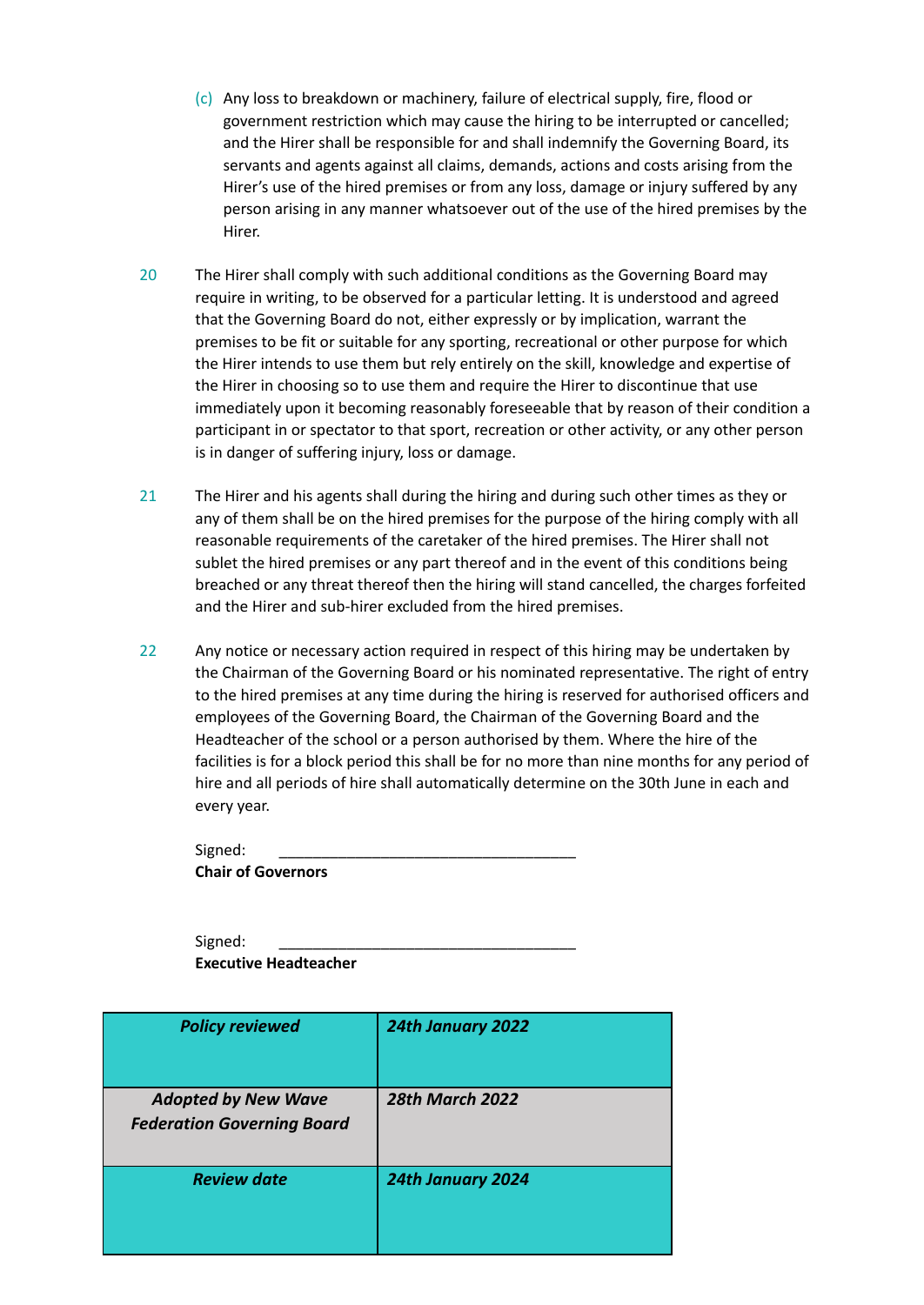## **Declaration by the Hirer:**

- *●I am over 21 years of age.*
- *●I have read the Conditions of Hire and agree to abide by them.*
- *●I confirm that insurance arrangements are in place in accordance with the Conditions of Hire.*
- *●I confirm that all licences that may be required for the activities during the hire period have been obtained/have been applied for /will be applied for before the date of first applicable use.*
- *●I agree to indemnify the school for any loss arising out of a breach of this agreement.*

#### *For and on behalf of:*

| <b>The</b> | <b>Governing</b> | <b>Board</b> | <b>of</b> |
|------------|------------------|--------------|-----------|
|            |                  | . School     |           |
| Signed:    |                  |              |           |
| .          |                  |              |           |
|            |                  |              |           |
| Dated:     |                  |              |           |
| .          |                  |              |           |

#### *For and on behalf of:*

| <br>.       |
|-------------|
| Signed:     |
| .<br>.<br>. |
| Dated:      |
| .           |

### **DECLARATION TO BE COMPLETED BY THE HIRER**

*I/We\* being the duly appointed agent of*

*……………………………………………………….... Agree to pay the charges for accommodation and to abide by the terms and conditions stated provided and do hereby agree to indemnify the school against any liability whatsoever which may arise out of the hire of premises to me/the organisation\*. I/We\* also confirm that the appropriate insurance has been effected in accordance with the Conditions of Hire. \* (Delete if applicable)*

*Signed ……………………………………………………………… Name*

*….........................................................*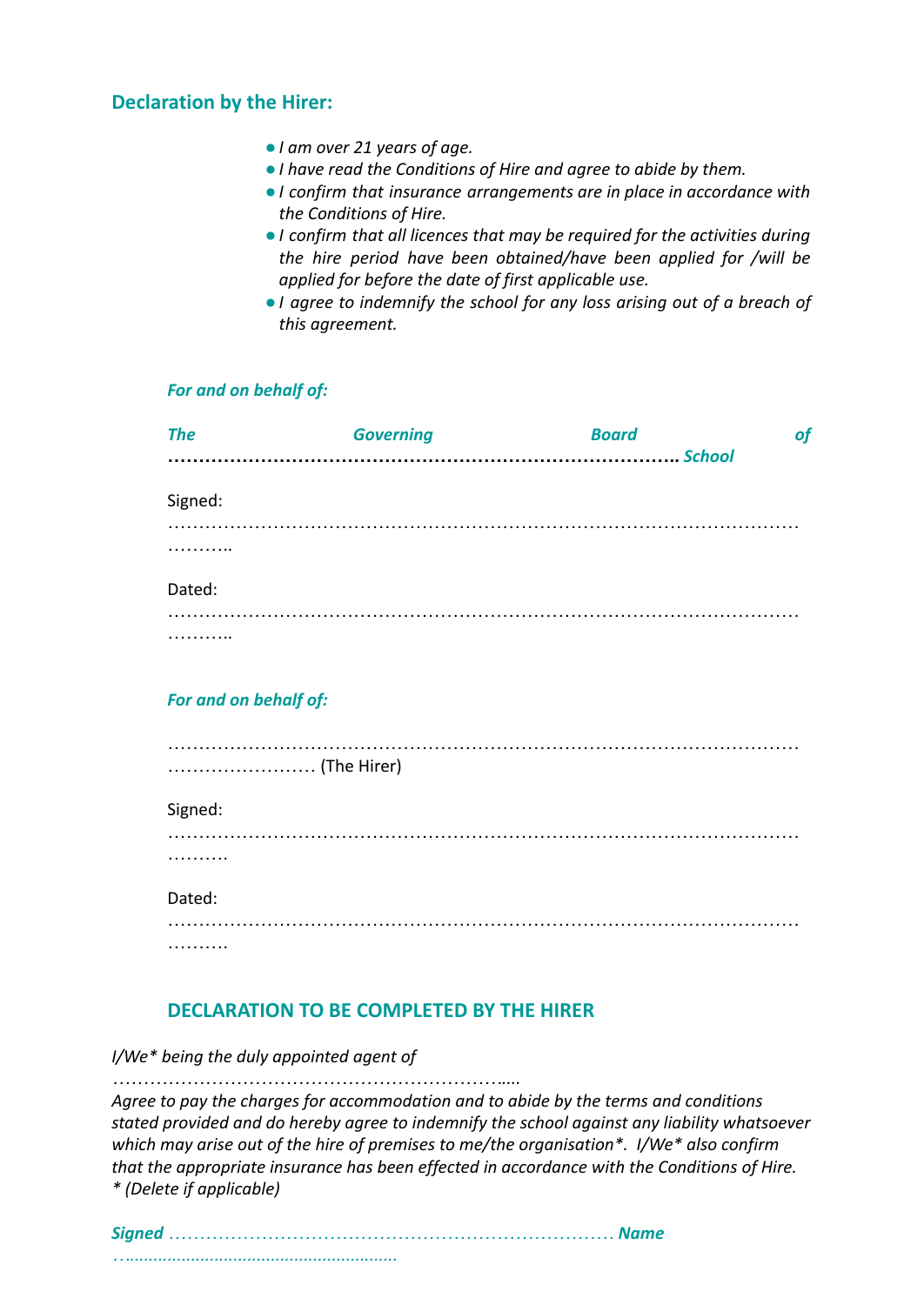*Date …………………………………………………………………*

*NOTE: Persons signing the Declaration must be of 21 years of age or over.*

*An invoice for the letting will be sent which should be paid within one month.*

*The New Wave Federation Governing Board*

**LETTINGS BOOKING FORM & FORMAL HIRE AGREEMENT**

**APPLICATION FOR THE HIRE OF FACILITIES & ACCESS TO THE PREMISES APPENDIX 1**

| <b>BOOKING FORM - ALL BOXES TO BE FILLED IN</b>                        |                |  |  |
|------------------------------------------------------------------------|----------------|--|--|
| (PLEASE NOTE PERSON APPLYING FOR BOOKING MUST BE OVER 21 YEARS OF AGE) |                |  |  |
| Name:                                                                  |                |  |  |
|                                                                        |                |  |  |
| <b>Address</b>                                                         |                |  |  |
|                                                                        |                |  |  |
| <b>Telephone number of Hirer</b>                                       | Work:          |  |  |
|                                                                        |                |  |  |
|                                                                        | Home:          |  |  |
|                                                                        |                |  |  |
|                                                                        | <b>Mobile:</b> |  |  |
| <b>Email:</b>                                                          |                |  |  |
| <b>Organisation Information:</b>                                       |                |  |  |
|                                                                        |                |  |  |
|                                                                        |                |  |  |
| Date(s) of hire:                                                       |                |  |  |
|                                                                        |                |  |  |
| Time(s):                                                               |                |  |  |
|                                                                        |                |  |  |
|                                                                        |                |  |  |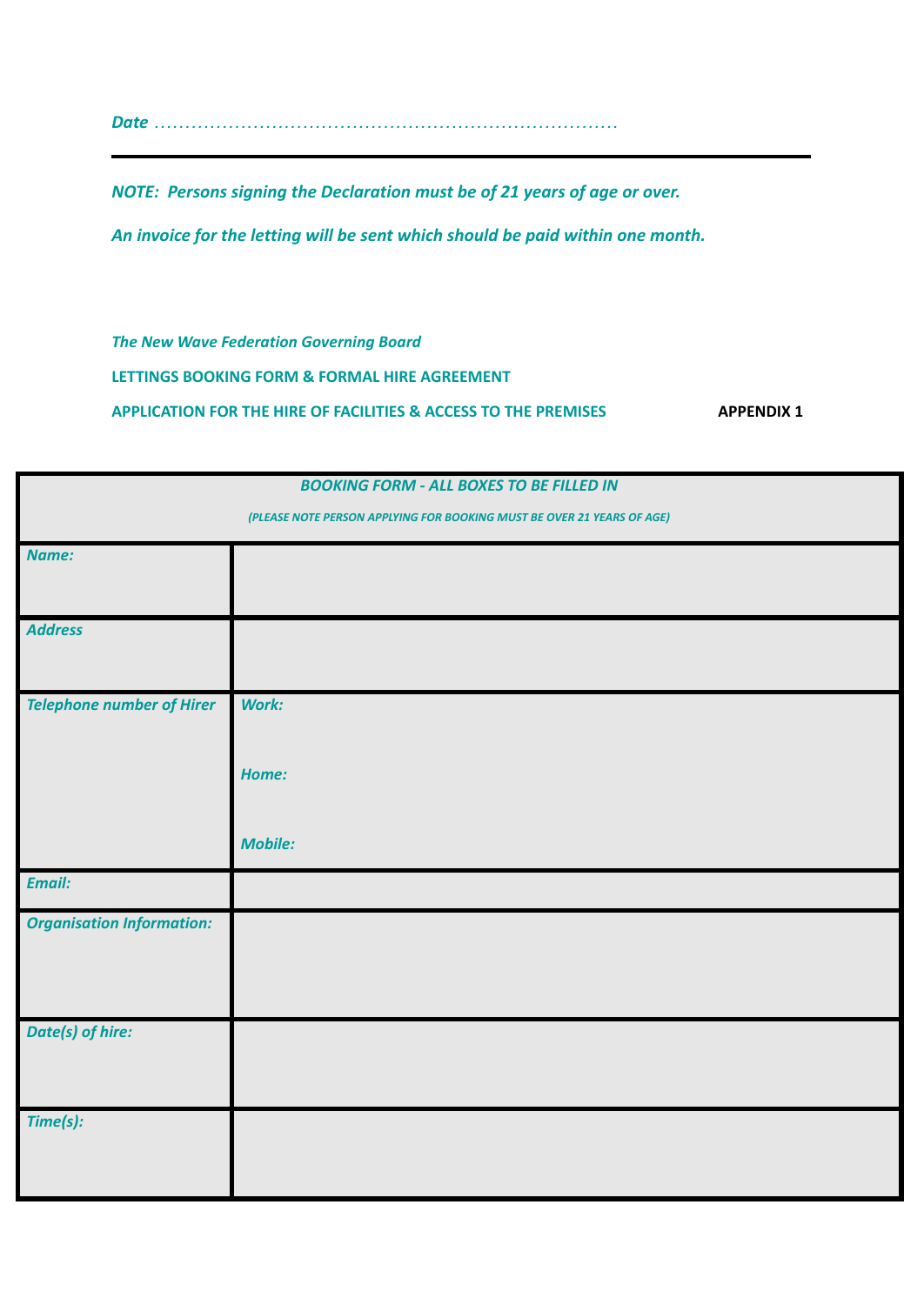| <b>Purpose for Hiring:</b>    |  |
|-------------------------------|--|
| <b>Detail(s) of Activity:</b> |  |

| <b>Maximum number of adults and young people</b>                               |                                     |
|--------------------------------------------------------------------------------|-------------------------------------|
|                                                                                | of children                         |
| <b>Any specific requirements:</b>                                              | <b>Admission charge (if any):</b>   |
|                                                                                | What will the proceeds be used for? |
|                                                                                |                                     |
|                                                                                |                                     |
| Car Park spaces are allocated to 10 bays only.                                 |                                     |
| How many vehicles will be parked?                                              |                                     |
|                                                                                |                                     |
| List details of your own personal equipment that<br>will be used at the venue? |                                     |

# **Please tick facilities needed**

| <b>KS1 Hall</b>            |  |
|----------------------------|--|
| <b>KS2 Hall</b>            |  |
| <b>ICT Suite</b>           |  |
| <b>Catering Facilities</b> |  |
| <b>Community Room</b>      |  |
| <b>KS1 playground</b>      |  |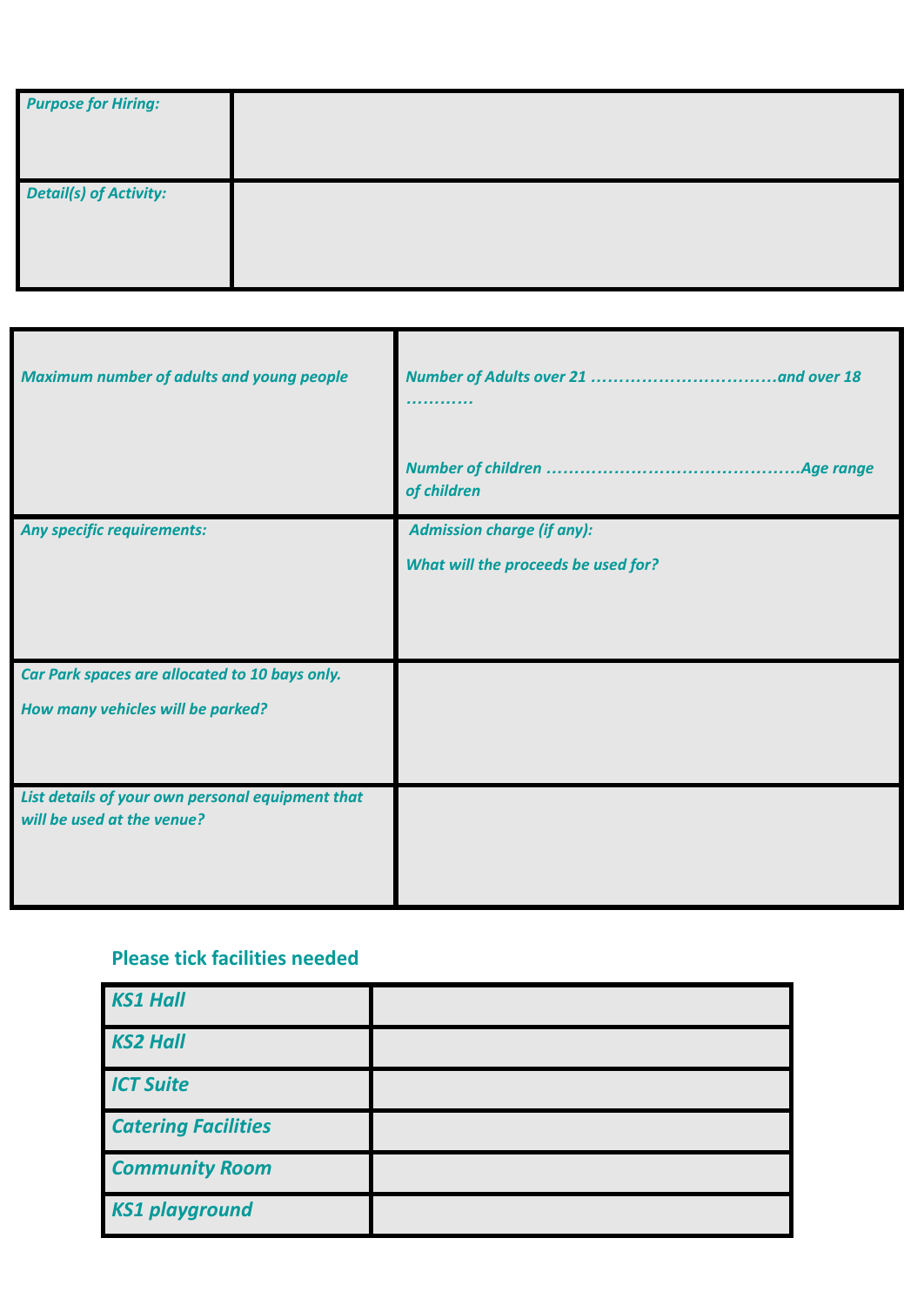| <b>KS2 playground</b>              |  |
|------------------------------------|--|
| <b>Car Park</b>                    |  |
| <b>Number of chairs</b>            |  |
| <b>Number of tables</b>            |  |
| <b>Number of chairs per tables</b> |  |

| <b>Facilities needed</b>                                                                              |   |
|-------------------------------------------------------------------------------------------------------|---|
| <b>Total number of hours</b>                                                                          |   |
| <b>Total amount payable</b>                                                                           | £ |
| 50% refundable deposit payable at time of<br>booking & full payment due 14 days prior to the<br>event | £ |

# *The New Wave Federation*

#### *CURRENT SCALE OF FEES AND CHARGES FOR COMMUNITY GROUPS*

**School telephone numbers:**

**0208 802 4051 : Grazebrook**

**0207 254 1415: Shacklewell**

**0208 800 5758: Woodberry Down**

#### **Hire Charges**

| 1. Class room                   | £40 per hour                         |
|---------------------------------|--------------------------------------|
| 2. KS1/2 Playgrounds            | £50 per hour                         |
| 3. Community room               | £70 per hour                         |
| 4. KS1/KS2 Hall                 | £80 per hour                         |
| 5. ICT suite                    | £80 per hour                         |
| 6. ICT suite & community room - | £110 per hour (reduced rate for this |
| (Package only)                  |                                      |
| 7. Car Park                     | £50 per hour                         |
|                                 |                                      |